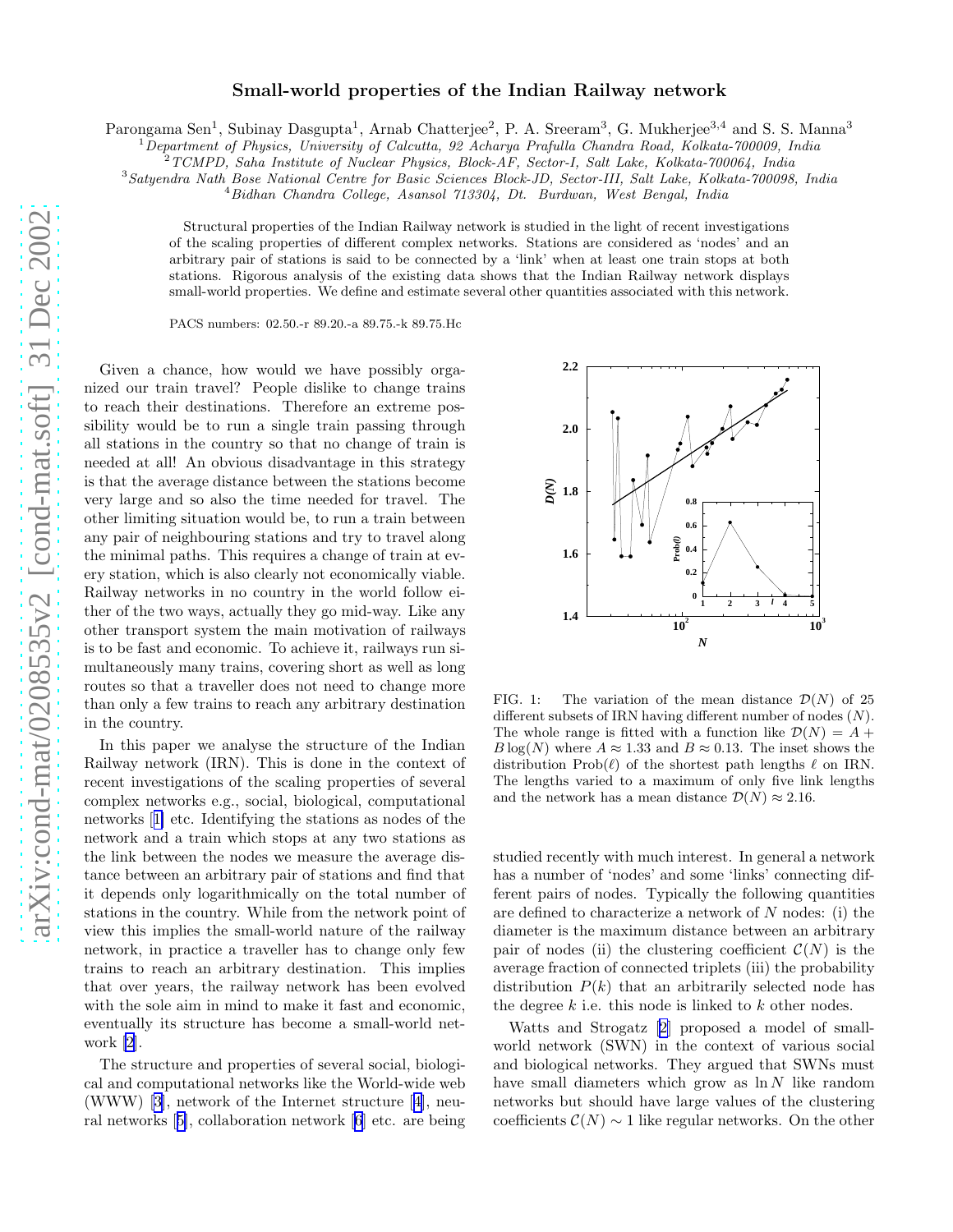

FIG. 2: Variation of the clustering coefficient  $\mathcal{C}(N)$  of 25 different subsets of IRN having different number of nodes N. Starting from a somewhat higher value at small number of nodes, the clustering coefficient decreases slowly on increasing N and finally saturates at 0.69.

hand the scale-free networks (SFN) are characterized by the power law decay of the degree distribution function:  $P(k) \sim k^{-\gamma}$ . It was observed later that the degree distributions of nodes for two very important networks e.g., World-wide web[[3\]](#page-4-0) which is a network of web-pages and the hyperlinks among various pages and the Internet network [\[4](#page-4-0)] of routers or autonomous systems have scale-free property. Barabási and Albert (BA) proposed a model for SFN which grows from an initial set of nodes and at every time step some additional nodes are introduced which are randomly connected to the previous nodes with the linear attachment probabilities [\[7\]](#page-4-0). All scale-free networks are believed to display small-world properties while a small-world network is not necessarily scale-free.

Networks defined on the Euclidean space have also generated much interests in recent times. Internet, transport systems, postal networks etc. are naturally defined on two-dimensional space. In these generalised networks the attachment probabilities depend jointly on the nodal degrees as well as the lengths of the links [\[8, 9](#page-4-0)].

A railway network is one of the most important examples of transport systems. The very complex topological structures of railway networks have attracted the attention of researchers in many different contexts. For example the fractal nature of the structure of railway networks was studied by Benguigui[[10\]](#page-4-0). Very recently the efficiency of Boston subway network has been studied where a new measure for such networks has been proposed[[11\]](#page-4-0).

Our scheme is to associate first a representative graph  $G_N$  with the IRN of N stations in the following way. Here the stations represent the 'nodes' of the graph, whereas two arbitrary stations are considered to be connected by a 'link' when there is at least one train which stops at



FIG. 3: The variation of the clustering coefficient  $\mathcal{C}(k)$ against the degree  $k$  for the IRN indicates a logarithmic decay for large  $k$ .

both the stations. These two stations are considered to be at unit distance of separation irrespective of the geographical distance between them. Therefore the shortest distance  $\ell_{ij}$  between an arbitrary pair of stations  $s_i$  and  $s_j$  is the minimum number of different trains one needs to board on to travel from  $s_i$  to  $s_j$ . Thus  $\ell_{ij} = 1$  implies that there is at least one train which stops at both  $s_i$ and  $s_i$ . Similarly,  $\ell_{ij} = 2$  implies that there is no train which stops at both  $s_i$  and  $s_j$  and one has to change the train at least once in some intermediate station to board the second train to reach  $s_j$ . With this definition, if the trains  $t_1, t_2, \cdots t_n$  pass through a station  $s_i$ , then all the stations through which these  $n$  trains pass are unit distance away from  $s_i$  and are considered as first neighbours of  $s_i$ . Consequently, the number  $k_i$  of such stations is the degree of the node  $s_i$ .

Indian Railway network is a densely populated network of more than 8000 stations where the number of trains plying in this network is of the order of 10000 [[12\]](#page-4-0). However, we collected the data of IRN on a coarsegrained level following the recent Indian Railways time table 'Trains at a Glance'[[13\]](#page-4-0) containing the important trains and stations in India. This table contains a total of  $L = 579$  trains covering  $N = 587$  stations in a total of 86 tables. A grand rectangular matrix  $\mathcal{G}(N, L)$  is then constructed such that the  $ij$ -th element of this matrix is 1 if the train  $j$  stops at the station  $i$ , otherwise this element is zero. A second matrix  $\mathcal{T}(0:N,N)$  is also constructed where the degree  $k_i$  of the station i is stored at the element  $\mathcal{T}(0,i)$  and the serial numbers of the  $k_i$  neighbours of *i* are stored at the locations  $\mathcal{T}(j,i), j = 1, k_i$ , rest of the elements being zero. We define and estimate the following quantities for the IRN.

Since  $G_N$  is a connected graph, there are  $N(N-1)/2$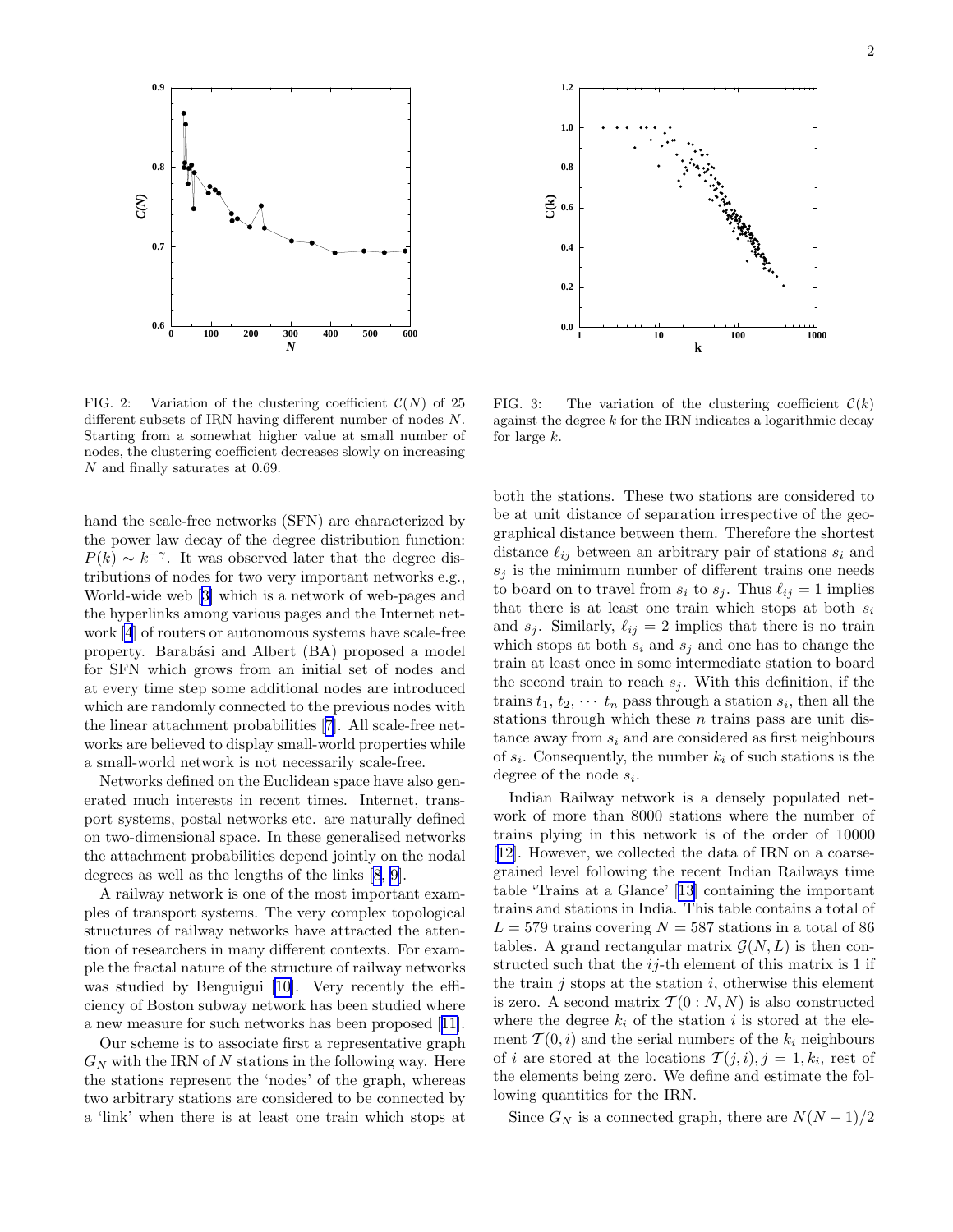

FIG. 4: The cumulative degree distribution  $F(k)$  of the IRN with the degree  $k$  is plotted on the semi-logarithmic scale.

distinct shortest paths among the  $N$  stations. We calculate the probability distribution of the shortest path lengths  $\text{Prob}(\ell)$ . The shortest path lengths are calculated using a burning algorithm [\[14](#page-4-0)] and using the matrix  $\mathcal{T}$ . In this algorithm the fire starts from an arbitrary node i, and burns this node at time  $t = 0$ . At time  $t = 1$ the fire burns all  $k_i$  neighbours of i. At time  $t = 2$  all unburnt neighbours of  $k_i$  nodes are burnt and so on. The burning time of a node is the length of the shortest path of that node from the node i. This calculation has been repeated for all N nodes to get  $N(N-1)/2$  shortest distances. In Fig. 1 inset we plot this distribution which goes to a maximum of  $\ell = 5$  implying that one needs to change at most four trains to reach any station from any station in India on the coarse-grained level. Similarly the distribution has a peak at  $\ell = 2$  implying that one can go to the majority of stations in India by changing train only once. In the graph theory the diameter of a graph is measured by the maximum distance between the pairs of nodes. Therefore according to this definition the diameter of our network is exactly equal to 5. However the average shortest path between an arbitrarily selected pair of nodes which we call as the mean distance  $\mathcal{D}(N)$  is also a measure of the topological size of the graph and have been used by many authors to measure the size of networks as described in[[7\]](#page-4-0). We therefore measure the mean distance  $\mathcal{D}(N)$  of the railway network of N stations as the average shortest distance  $\langle \ell_{ij} \rangle$  between an arbitrary pair of stations  $s_i$  and  $s_j$ . We obtain  $\mathcal{D}(N) \approx 2.16$  for this network.

It is desirable to see how  $\mathcal{D}(N)$  varies with N [[15\]](#page-4-0). Since we have the data of a single railway network, we divide the whole IRN into 25 different subsets consisting of trains and stations of 10 different states, 7 different combinations of states, 7 different railway zones and



FIG. 5: Scaled probability distribution  $D_t(n_t)$  for an arbitrary station through which  $n_t$  trains pass where  $\langle n_t \rangle \approx 12.06$ . Binned data is presented through the circles connected by lines which fits best to an exponential form:  $D_t(n_t)\langle n_t \rangle =$  $a \exp(-bx)$  with  $x = n_t / \langle n_t \rangle$ ,  $a \approx 0.47$  and  $b \approx 0.75$ .

the whole IRN. As a result we obtained 25 data points (though they are not necessarily non-overlapping samples), reflecting the nature of variation of  $\mathcal{D}(N)$  with N. In Fig. 1 we plot this data on a semi-log scale and though there is some wild fluctuations for small values of  $N$ , for large values of N the linear behaviour is quite apparent. The whole range is fitted with  $\mathcal{D}(N) = A + B \log(N)$ where  $A \approx 1.33$  and  $B \approx 0.13$ .

The clustering coefficient  $\mathcal{C}(N)$  is defined in the following way. Let the subgraph  $G_i$  consisting of the neighbours of  $s_i$  i.e.,  $(s_1, s_2, s_3, \dots, s_{k_i})$  have  $E_i$  links among them. Then the clustering co-efficient  $\mathcal{C}_i$  of the node i is  $2E_i/k_i(k_i-1)$  and that of the whole network is  $C_i = \langle C_i \rangle$ . A direct measure of the clustering co-efficient of the whole IRN gives:  $\mathcal{C} \approx 0.69$  (Fig. 2). The high value of the clustering coefficient is explained in the following way. The number  $n<sub>s</sub>$  of stations in which a particular train stops are all at unit distance from one another on the network and therefore form an  $n_s$ -clique. Therefore if only one train stops at some station i then  $C_i = 1$ . When two trains stop at the station i and the sets  $n_s(1)$  and  $n_s(2)$  of stations covered by these two trains are different,  $C_i$  is in general smaller than 1. However there may be other trains which do not stop at i but stop at the stations which are not in both  $n_s(1)$  and  $n_s(2)$ . These trains enhance the value of  $C_i$ . The value of  $C \approx 0.69$  is compared with a corresponding random graph network having the same number of vertices and edges as in IRN with the edges distributed randomly. It is found that the number of edges in IRN is 19603. If these edges are distributed randomly within the maximum possible edges on a graph of  $N=587$  nodes the the clustering coefficient should be  $19603/[N(N-1)/2] \approx 0.113$  which is the same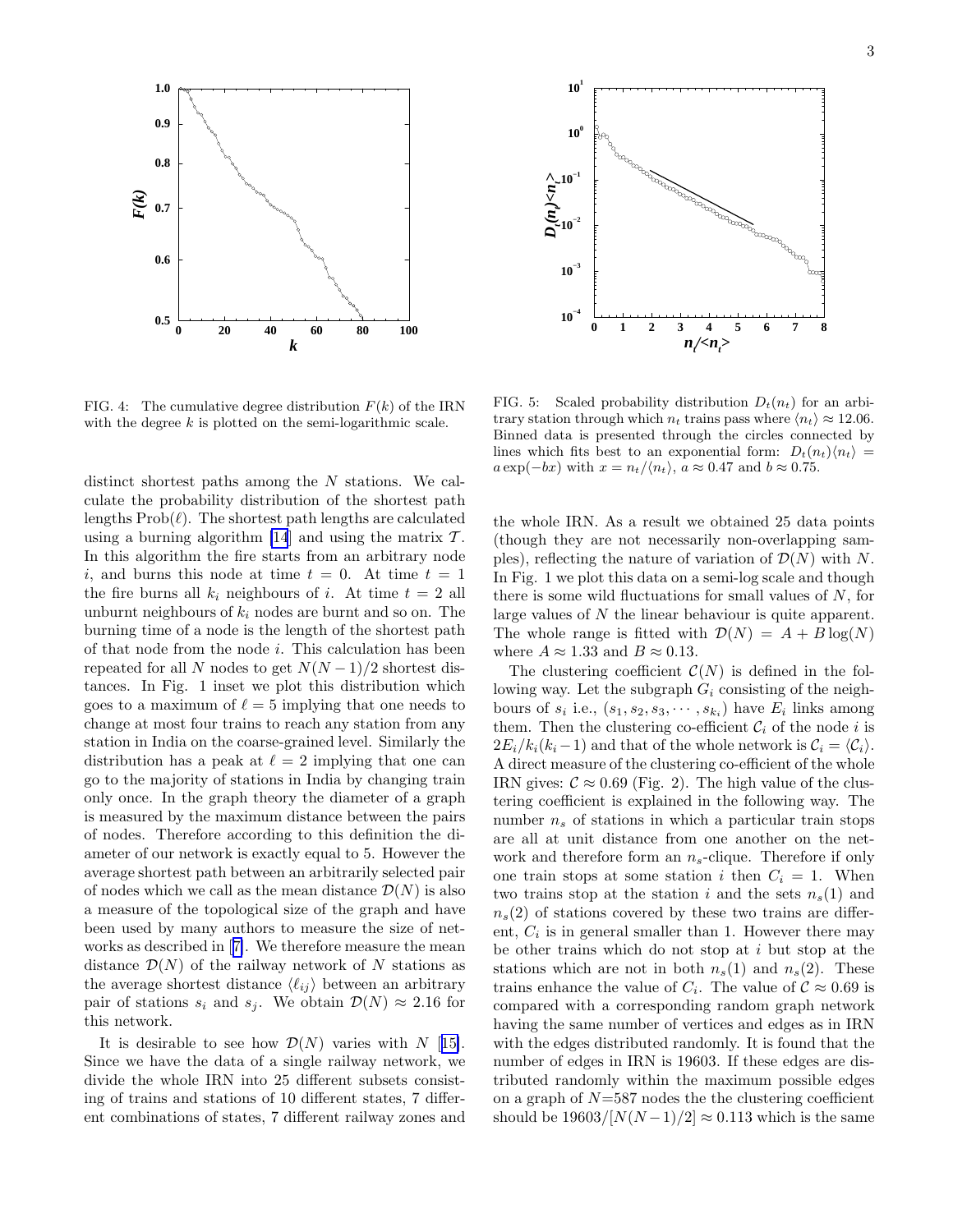as Prob(1). We also compute a modified clustering coefficient  $\mathcal{C}_o$  by counting in  $E_i$  only those links in the subgraph  $G_i$  which pass through the node i. We obtained a value  $\mathcal{C}_o \approx 0.55$  for the IRN.

Recently, the study of the clustering coefficient as a function of the degree of the node of some real-world network has shown an interesting feature [\[17](#page-4-0)]  $\mathcal{C}(k)$ , defined as the clustering coeffcient of the node with degree  $k$ , shows a decrease (apparently a power law decay) with k in several networks like the actor, language or worldwide-web networks. However in the network of internet at the router level or power grid network of the Western US,  $\mathcal{C}(k)$  was found to be more or less a constant. In the IRN also, we find that  $\mathcal{C}(k)$  (Fig. 3) remains at a constant value close to unity for small  $k$  and shows a logarithmic decay at larger values of  $k$ . In all these real-world networks where  $\mathcal{C}(k)$  remains more or less a constant, the nodes are linked by physical connections which may be responsible for this common feature. However, in this context it should also be mentioned that the scale-free Barabási-Albertnetwork [[7\]](#page-4-0) also predicts  $\mathcal{C}(k) \propto k^0$  and  $\mathcal{C}(N) \propto N^{-0.75}$ . In the IRN, although  $\mathcal{C}(N)$  shows a decrease with  $N$ , it is apparently much slower than a power law.

The degree distribution of the network, that is, the distribution of the number of stations k which are connected by direct trains to an arbitrary station is denoted by  $P(k)$ . We plot the cumulative degree distribution  $F(k) = \int_k^{\infty} P(k)dk$  using a semi-log scale in Fig. 4 for the whole IRN. We see that  $F(k)$  approximately fits to an exponentially decaying distribution  $F(k) \sim exp(-\alpha k)$ with  $\alpha=0.0085$ .

We also calculated the distribution  $D(n_t)$  of the number of trains  $n_t$  which stop at an arbitrary station. This is plotted in Fig. 5 on a semi-log scale after scaling by the average number of trains  $\langle n_t \rangle \approx 12.06$  along both the abscissa and the ordinate. The data is binned as before and is fitted to an exponential form:  $D_t(n_t)\langle n_t\rangle = a \exp(-bx)$ with  $x = n_t / \langle n_t \rangle$ ,  $a \approx 0.47$  and  $b \approx 0.75$ .

The distribution  $D(n_s)$  of the number of stations through which an arbitrary train passes is plotted in Fig. 6. The data is scaled by the average number of stations  $\langle n_{s} \rangle \approx 12.37$  along both the abscissa and the ordinate. The  $D(n_s)$  grows very fast at the beginning, reaches a maximum and then decays to zero. A numerical fit to a functional form like  $D_s(n_s)\langle n_s \rangle = ax^4/(x^2 + b)^3$  with  $x = n_s / \langle n_s \rangle$ ,  $a \approx 0.6$  and  $b \approx 0.096$  turns out to be reasonably good.

We also measure the connectivity correlation of IRN followingthe works of [[16\]](#page-4-0). Let  $F(k'|k)$  denote the conditional probability that a node of degree  $k$  has a neighbour of degree  $k'$ . Then to see how the nodes of different degrees are correlated we measure the average degree  $\langle k_{nn}(k) \rangle = \sum_{k'} k' F(k'|k)$  of the subset of nodes which are all neighbours to a particular node of degree  $k$ . In general this average has a variation like  $\langle k_{nn}(\tilde{k})\rangle \sim k^{-\nu}$  where



FIG. 6: Scaled probability distribution  $D_s(n_s)$  for an arbitrary train passing through  $n_s$  stations where  $\langle n_s \rangle \approx 12.37$ . Binned data is presented through the black dots connected by lines which fits best to the form:  $D_s(n_s)\langle n_s \rangle = a x^4/(x^2 + b)^3$ with  $x = n_s / \langle n_s \rangle$ ,  $a \approx 0.6$  and  $b \approx 0.096$ .

a non-zero  $\nu$  reflects a non-trivial correlation among the nodes of the network. We calculated  $\langle k_{nn}(k) \rangle$  for IRN and plotted it in Fig. 7 on a double logarithmic scale. Almost over a decade the  $\langle k_{nn}(k) \rangle$  remains same on the average and is independent of  $k$ , indicating the absence of correlations among the nodes of different degrees.

A more sensitive measure for the degree correlations was proposed in[[18\]](#page-4-0). Newman has defined a degreedegree correlation function r which measures whether a vertex of high degree at one end of a link prefers a vertex of high degree ("assortative mixing",  $r > 0$ ) or low degree ("disassortative mixing"  $r < 0$ ) at the other end. It has been observed that social networks are assortative and technological and biological networks are disassortative. We have measured for IRN the normalized correlation function following [\[18\]](#page-4-0) and found its values to be  $r =$ -0.033. This indicates that the IRN is of disassortative nature, i.e. rich vertices at one end of a link show some preference towards poor vertices at the other end, and vice versa.

To summarize, we investigated the structural properties of the Indian Railway network to see if some of the general scaling behaviour obtained for many complex networks in recent times may also be present in IRN. While nodes of the network are evidently the stations, the links are defined as the pairs of stations communicated by single trains. With such a definition of link, the mean distance of the network is a measure of how good is the connectivity of the network. Indeed, we observed that the mean distance of IRN varies logarithmically with the number of nodes with a high value of the clustering coef-